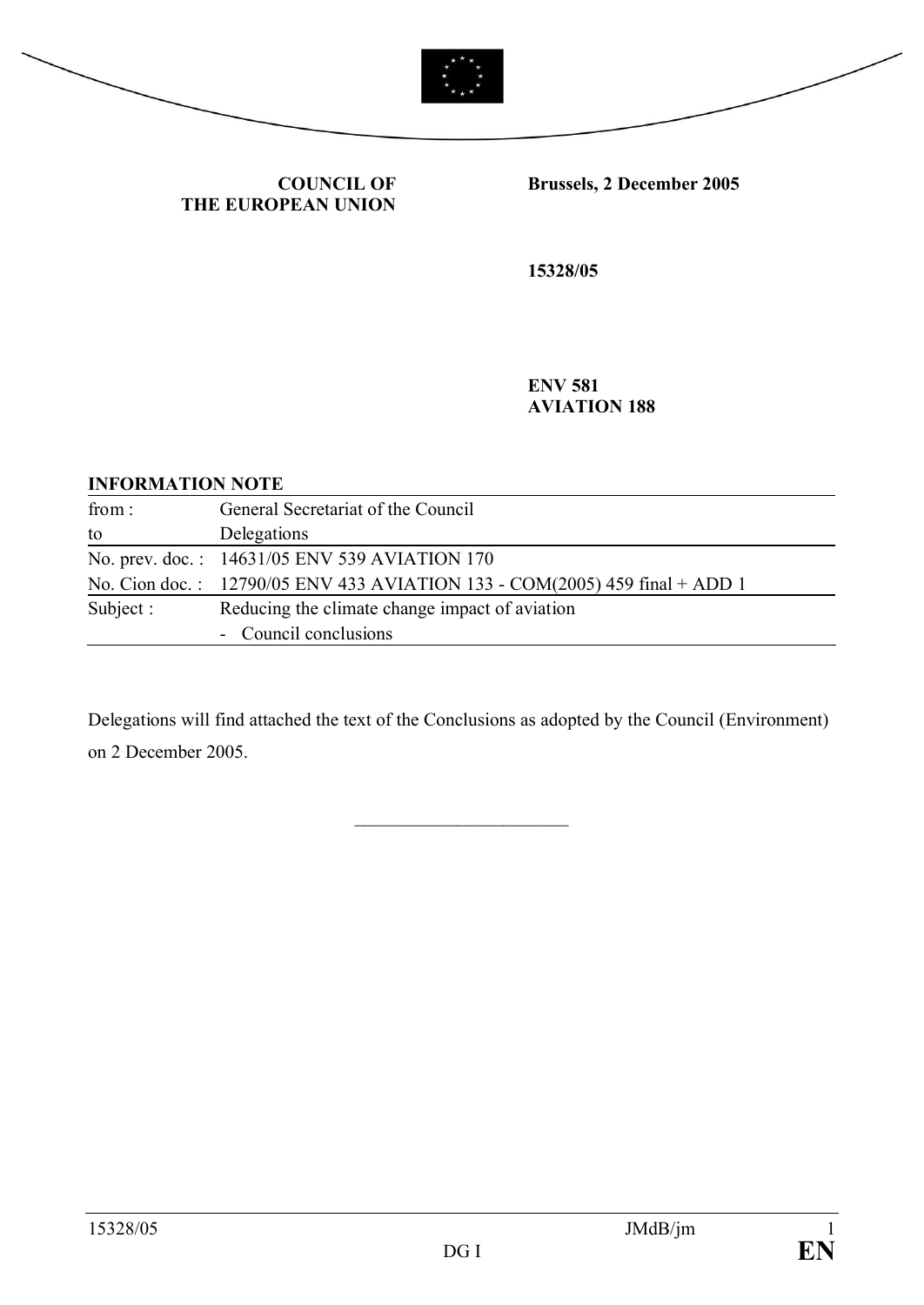## **Reducing the climate change impact of aviation - Council conclusions -**

The Council of the European Union,

- 1. RECALLS the need, in developing the EU's medium and long-term strategy to combat climate change and initiating a process among all Parties to the United Nations Framework Convention on Climate Change (UNFCCC), to explore how further to implement this Convention to achieve its ultimate objective by developing a post-2012 arrangement, to ensure the widest possible co-operation by all countries, include all important greenhouse gases, sectors and mitigation options, drive technological innovation, employing an optimal mix of "push" and "pull" policies, promote the transfer of technologies to appropriate markets, and provide for the continued use of market-based and flexible instruments.
- 2. RECALLS the  $6<sup>th</sup>$  Community Environment Action Programme (EAP) calls for the identification and undertaking of specific actions to reduce greenhouse gas emissions from aviation if no such action is agreed within the International Civil Aviation Organisation (ICAO) by 2002; REAFFIRMS the numerous past Council Conclusions which recognise global emissions from aviation as a serious and growing problem and have called for action as set out in the  $6<sup>th</sup>$  EAP; and RECOGNISES that the European Union, as a major player in global aviation accounting for about half of the  $CO<sub>2</sub>$  emissions from international aviation reported by Annex I Parties to the UNFCCC, has a responsibility to pursue courses of action to address the climate impact of aviation.
- 3. RECOGNISES that Member States have obligations under international law, notably arising from the Convention on International Civil Aviation (the Chicago Convention) and the UNFCCC and NOTES the European Union's position that, until the aviation sector has reached the point of fully addressing its climate impact, all policy instruments with the capability of reducing this climate impact should be maintained as potential options .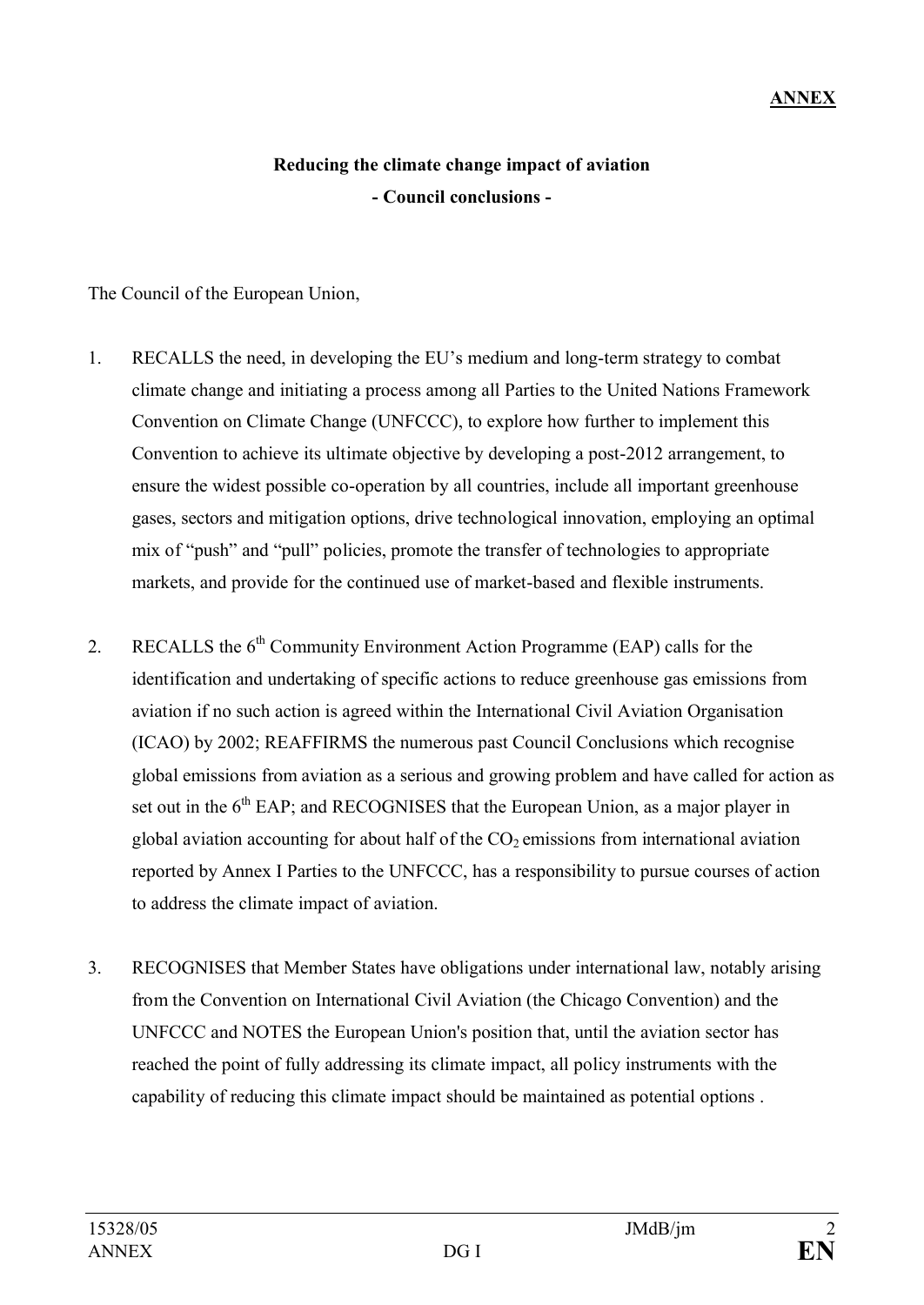- 4. WELCOMES the Commission Communication "Reducing the climate impact of aviation" on tackling the urgent problem of aviation emissions as an important step in analysing the options for further action and RECOGNISES this Communication as being a specific response to calls by the Council for action to be taken.
- 5. RECOGNISES that, in view of the urgency of the issue, follow-up work on the Communication must receive prompt attention from Member States; AFFIRMS the assessment of the Commission in its Communication that a comprehensive and consistent approach to tackling the climate impact of aviation is needed, and STRESSES that existing policies and actions should continue and be strengthened, and complemented with additional cost-effective approaches.
- 6. RECOGNISES that, from an economic and environmental point of view, the inclusion of the aviation sector in the EU Emissions Trading Scheme (EU ETS) seems to be the best way forward, in view of emissions trading already having been implemented within the EU and it holding greater potential for application internationally than other policy alternatives; therefore, URGES the Commission to bring forward a legislative proposal by the end of 2006 which is both environmentally meaningful and economically efficient, accompanied by an impact assessment which provides detailed analysis of the environmental, economic including competitiveness and social impacts, including inter alia analysis of the effects of the inclusion of the aviation sector on:
	- the trading scheme, including the price of allowances, and in conjunction with the general review of the Emissions Trading Scheme, potential impacts on the price of electricity and the competitiveness of the energy sector, including energy-intensive industry;
	- the competitive market between air carriers;
	- the competitive market between different modes of transport;
	- the diversity of situations in the various regions of the Community including islands, the Outermost Regions and Overseas Countries and Territories.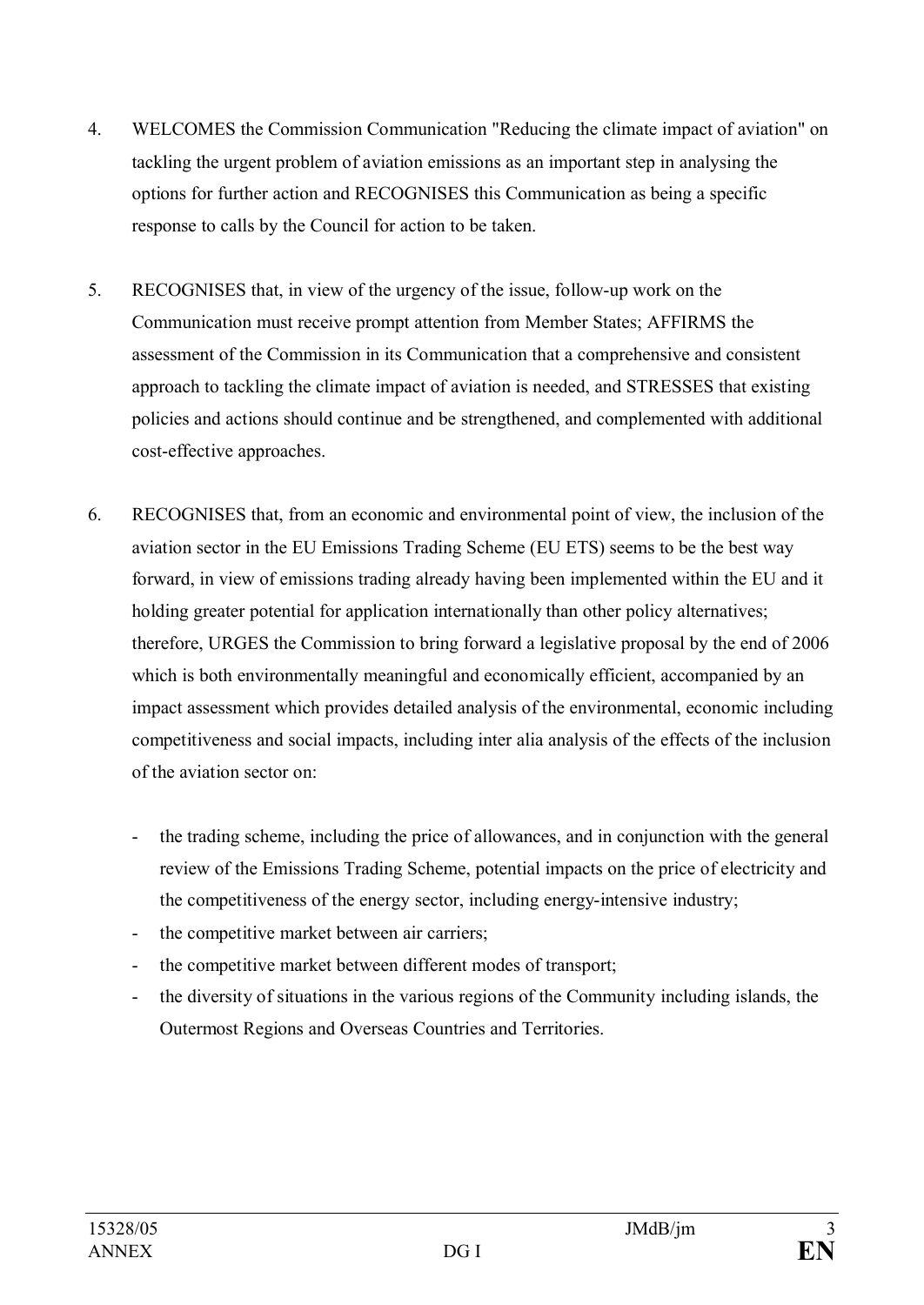- 7. WELCOMES the decision of the Commission to set up an Aviation Working Group under the second phase of the European Climate Change Programme with the task of considering ways of incorporating the climate impact of aviation into the EU ETS; EMPHASISES the need to apply the system under uniform conditions to both EU and third country carriers; NOTES that the design of the system should take into account the diversity of the various regions of the Community including islands, the Outermost Regions and Overseas Countries and Territories and RECOGNISES that the following issues are at the centre of the further debate: the type of entity made responsible for aviation's climate impact, the extent to which the full impact is addressed, the types of flights covered, the approach taken for calculating and apportioning the sector's overall emissions limitation; and the interplay with the Kyoto Protocol. Without prejudice to the outcomes of further technical analysis by the Aviation Working Group, TAKES NOTE that the following preliminary guiding principles should be taken into account:
	- o The entity made responsible should be the air carriers and aircraft operators, as they have the most direct control over the type of aircraft in operation and the way in which they are flown;
	- o In order to minimise potential negative trade-offs between the different impacts and safeguard the environmental integrity of the overall scheme, both the  $CO<sub>2</sub>$  and non- $CO<sub>2</sub>$ impacts of aviation should be addressed to the extent possible. In doing so, the uncertainties surrounding certain impacts should be balanced against the risks they pose to the climate. Pending scientific progress in developing more suitable metrics for comparing the different impacts, a pragmatic approach is needed. The Aviation Working Group should assess this issue further;
	- o The objective should be to provide a workable model for aviation within emissions trading in Europe that can be extended or replicated worldwide. In environmental terms, the preferred option is to cover all flights departing EU airports as limiting the scope to intra-EU flights would address less than 40% of the emissions from all flights departing from the EU. Work within the Aviation Working Group should further consider this issue and should, in particular, address competition issues such as the impact on relative market shares of EU and non-EU carriers and minimising distortions in the market;